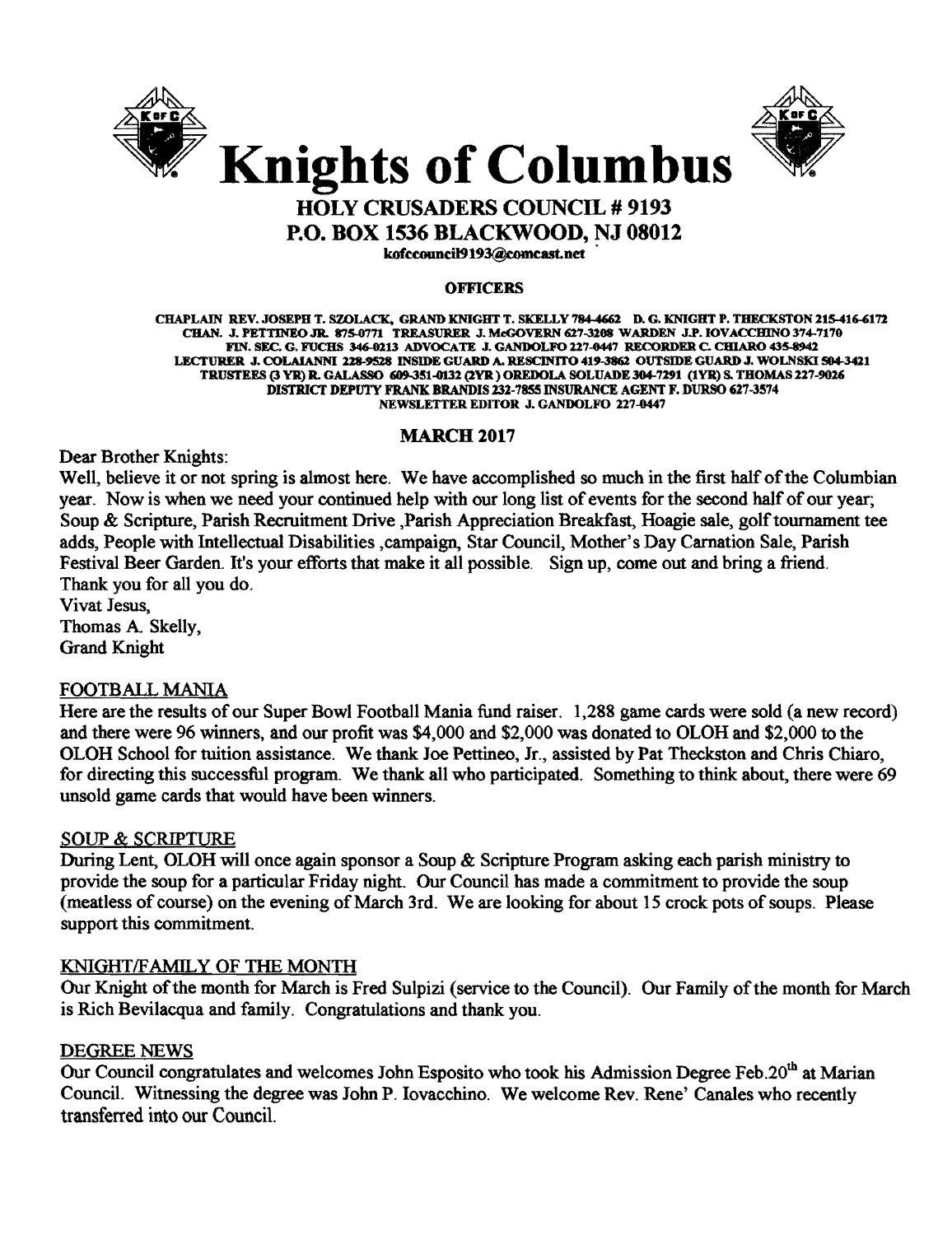# CHURCH MEMBERSHIP DRIVE

We will be holding a Church membership drive during the weekend of March 11-12. This will be our first membership drive of the new calendar year and we are determined to continue the record growth of our Council. The Servant of God Father Michael 1. McGivney founded our Order more than 134 years ago, and yet we have only just begun to realize our true potential. New members are essential to our success; the Order's *tomorrow*  depends on our recruitment *today!* Here again, the responsibility for membership lies with all of us. Start now'to target a relative, friend, or neighbor that is a Catholic male over 18 years of age that you think would be an asset to our Order. If you have someone in mind but aren't sure how to approach him, talk to our membership director, Fred Durso. This is really important. We will follow this up with an Open House on Tuesday, March 14th at 7 PM (Parish Center) and a First Degree (Admission Degree) Exemplification at 8 PM in the Parish Center on Thursday, March 16<sup>th</sup>. We will be hosting a  $2^{nd}$  degree (Formation Degree) on March  $30<sup>th</sup>$  at 8 PM in the Parish Center.

# FREE THROW CONTEST

Our Council sponsored the District Free Throw Competition on Feb.  $11<sup>th</sup>$  in the OLOH Gym for the winners from the Council competitions. Here are the District winners: Boys 9 yrs, Mark Thomas, 10yrs James Helder, 11yrs Brandon Ackerman, 12yrs Jimmy Bachman, 13yrs Jared Medina, 14yrs Jacob Camire. Girls 9yrs Caroline Woodside, 10yrs Zoe DeAngelis, 11yrs Reya Taylor, 12yrs Sofia Granieri, 13yrs Alexandria Lowry, 14yrs Isabella Granieri. We had a lot of help from our members and we thank our Director, Dan Tumolo, also Frank: Brandis, Jim Coolen, Fred Sulpizi, Joe Pettineo Sr., Steve Thomas, John Iovacchino (father & son), Harry Bocchino and John Gandolfo.

The winners will compete in the Regional competition on March 19th, at Camden Catholic.

# BUILDING THE DOMESTIC CHURCH

This initiative refers to activities focused on

promoting the new evangelization, strengthening our parishes and growing the Order. It is designed to help our members and their families reflect the holiness of the universal Church. In promoting each family as a domestic church, the Knights of Columbus primarily seeks to integrate our members and their families more fully into the sacramental and social life of the parish.

# CHAPLAINS CORNER

Jesus was near the end of His mission in Galilee, and before going to Jerusalem to complete the work ofredemption by His death on the cross, He decided to send forth 72 disciples to continue the work of evangelization. Jesus had attracted most of these men by his teaching and the works He performed. The 12 Apostles he had called directly: "Follow Me." All of them had been at His side constantly, and they had learned who He was and why He had come into this world. Later on, they would make many converts by means of their preaching and the good works performed in the name of Jesus.

# KNIGHTS OF COLUMBUS INSURANCE

You may have long term expenses for which you are saving, such as college for your children. You may be concerned about a comfortable worry free retirement. You may want to protect your ability to earn a living. You may wonder if needing costly long-term care will deplete your hard earned assets. You want to have something to leave for your wife, children or grandchildren. At some point you may have had all these needs on your mind. Over time, these thoughts make way for others as your needs evolve, your finances change and you get older. What is important to you at age 20, may not be at 30, or 45, or 65. What is the best way to prepare for these changes before they happen? One of the easiest ways to be financially ready for changes that come with different life stages is to meet annually with your professional Knights of Columbus agent, and address the needs that his analysis uncovers. This can help you be ready to face the financial challenges and issues on the road ahead. Whatever you needs, whatever your concerns, whatever your stage in life, I can help.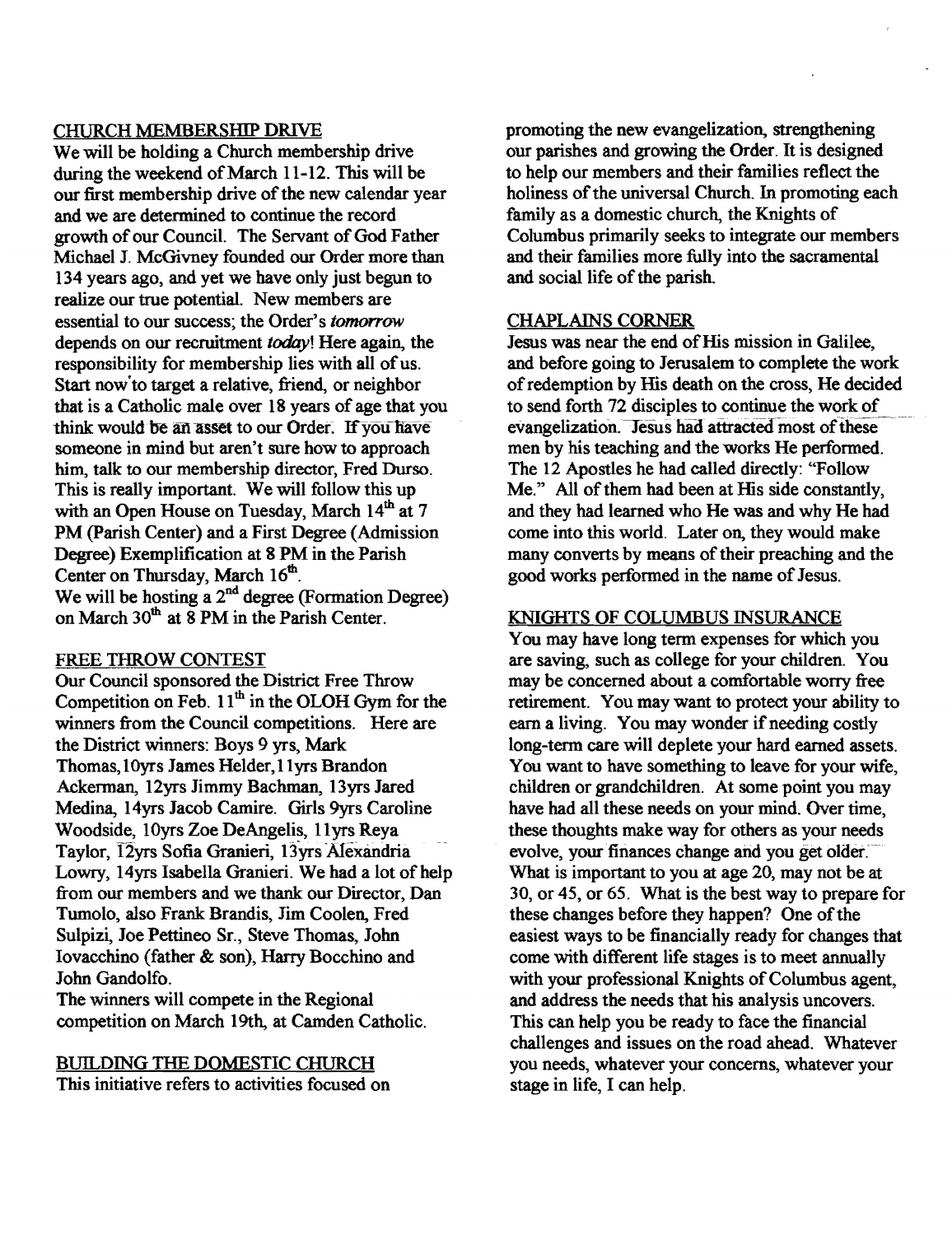Call me today for an appointment. Fred Durso, FICF, Field Agent, (856) 401-3055 Fred.durso@kofc.org

#### FOURTH DEGREE NEWS

The Bishop Schad Assembly meets on the 3<sup>rd</sup> Wednesday of the month in the Parish Center.

# SAVE THE DATE

The Annual Robert Stefano Memorial Golf Outing is scheduled for Friday, June 9th, 2017. Golfer's cost of \$120 includes lunch, dinner, beverages, green and cart fees, cocktail hour, door prizes, etc. Very important-the major portion of funds for charity are raised by tee ads and patron ads. Tee Ads \$150/Patron Ads \$75. We need members to ask businesses for Tee and Patron Ads.

# MARCH BIRTHDAYS AND ANNIVERSARIES

The following members or members of their families will celebrate their birthdays this month: Brianna Belmont, Richard Bevilacqua, Hugo Candeloro, Mike Columella, Rev. Charles Conaty, Frank Dintino, Jonathan Ferrell, Mrs. Sarah Fiscella, Albert Frick, Ken Garry, Lawrence Grady, John Harry, Mrs. Marilyn Heck, Joseph Kennedy, Robert Kramer, Balbino Luzano, Loraine Massaro, Don McKay, Pete Miszuk, Jr., Lamael Montero, Joe Panikowski, Joe Pettineo, Tony Porcellini, Lewis Reed, Mrs. Lillian Steward, Albert Tucci, and Lawrence Villarose. Members celebrating their anniversaries are: Mr. & Mrs. Chip Tolen. CONGRATULATIONS. If we missed someone's birthday or anniversary, please contact John Gandolfo (227-0447) or gandy@comcast.net.

# TEMPORARY MEETING CHANGE

Take note of the fact that in the month of April we will meet on the first and third Thursdays (April  $6<sup>th</sup>$  and  $20<sup>th</sup>$ ) because the second Thursday  $(Apri13<sup>th</sup>)$  is Holy Thursday, no meeting.

#### FIRST FRIDAY ADORATION

The next Exposition of the Blessed Sacrament will take place in the Our Lady of Hope Chapel on First Friday, March 3rd after the 9:00 AM Mass, continue until 7:00 PM, and close with Benediction. Try to stop in to spend time with the Lord.

#### EDITORIAL

The holy season of Lent is upon us again and a time for Catholic gentlemen (Knights of Columbus) to focus and further practice our Faith and prepare for the events of Holy Week and Easter Sunday. As you can see by the IMPORT ANT DATES, we are looking forward to another busy, but enjoyable month ahead. Let's get together and make them more successful for our Council Vivat Jesus.

#### IMPORTANT DATES

Mar. 1 Ash Wednesday Mar. 3 First Friday (OLOH Chapel) Mar 9 Officers Meeting (7 PM Parish Center) Mar. 9 Council Meeting (8 PM Parish Center) Mar. 11-12 Church Membership Drive (All Masses) Mar. 14 Open House (7 PM Parish Center) Mar. 16 First Degree (8 PM Parish Center) Mar. 23 Council Meeting (8 PM Parish Center) Mar. 29 Founder's Day Mar. 30 Second Degree (8 PM Parish Center) Apr. 6 Officers Meeting (7 PM Parish Center) Apr. 6 Council Meeting (8 PM Parish Center) Apr. 7 First Friday (OLOH Chapel) Apr. 9 Parish Appreciation Breakfast Apr. 13 Holy Thursday Apr. 16 Easter Sunday Apr. 20 Council Meeting (8 PM Parish Center) Apr. 21-23 People With Intellectual Disabilities Apr. 29 Hoagie Sale

> FRUNC (856) 401-3055<br>
> FAX (856) 401-3053<br>
> CELL 215-498-5760<br>
> fred.durso@kofc.org<br>
> fred.durso@kofc.org KNIGHTS OF COLUMBUS LIFE INSURANCE FREDERICK M. DURSO, FIELD AGENT 109 N. BLACK HORSE PIKE, SUITE 5B BLACKWOOD, NJ 08012 PHONE (856) 401-3055 FAX (856) 401-7703 CELL 215-498-5760 fred.durso@kofc.org